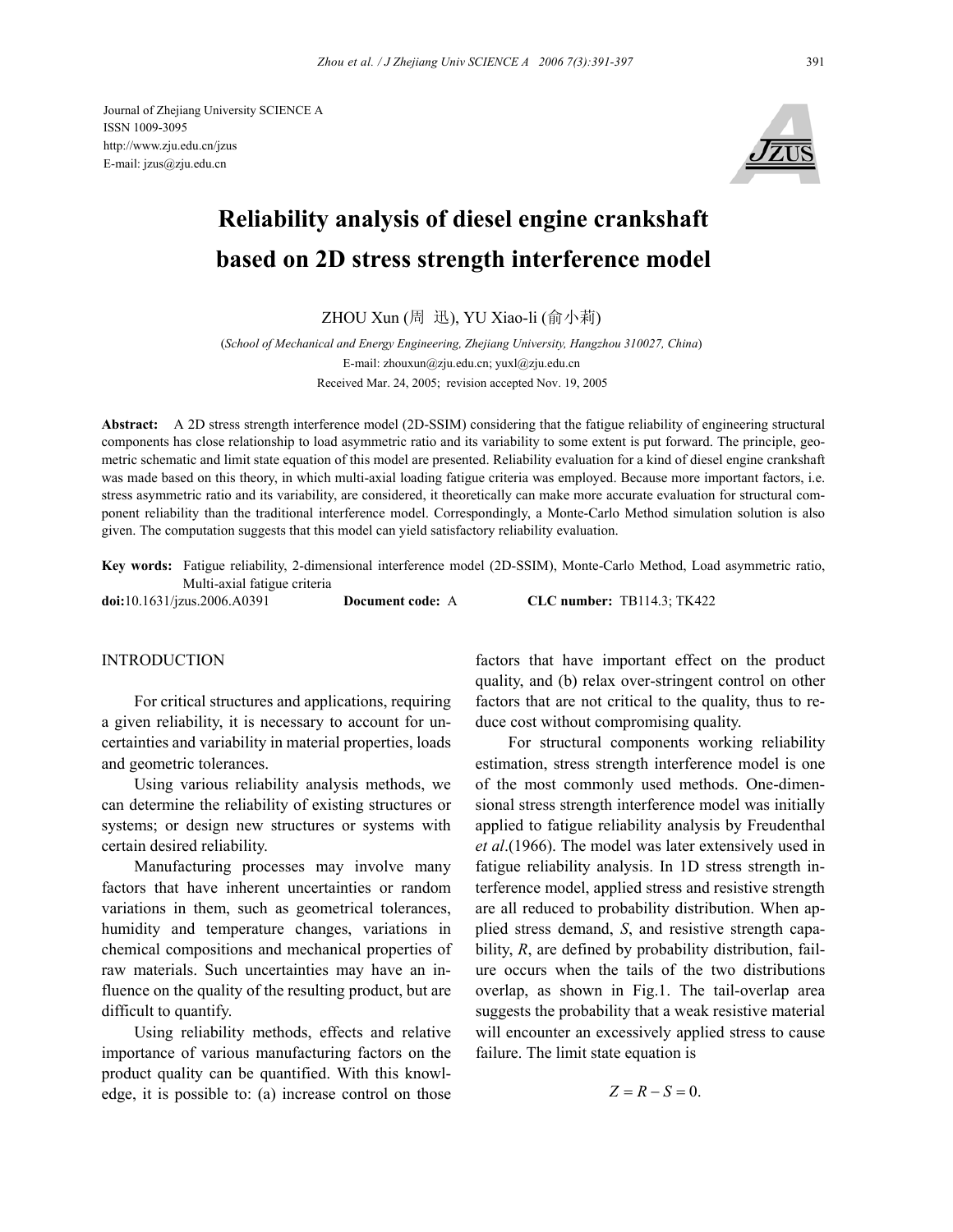

**Fig.1 One-dimensional stress strength interference model**

Suppose that applied and resistive stress probability density functions are all normal and independent and may be combined to form a third normal expression, known as the safety index

$$
\beta = \frac{\mu_{\rm R} - \mu_{\rm S}}{\sqrt{{\sigma_{\rm R}}^2 + {\sigma_{\rm S}}^2}},
$$

where  $\mu_R$  and  $\sigma_R$  is the mean and variance of resistive strength density function, respectively;  $\mu<sub>S</sub>$  and  $\sigma<sub>S</sub>$  the mean and variance of applied stress density function, respectively. The relationship between the failure probability and the safety index is expressed as:

$$
p_{\rm f}=\int_{-\infty}^{\frac{H_Z}{\sigma_Z}}\frac{1}{\sqrt{2\pi}}\exp(-t^2/2)\mathrm{d}t=\Phi(-\beta)\,,
$$

where  $\mu_Z$  and  $\sigma_Z$  is the mean and variance of the security residual *Z*, respectively; *Φ* is the standard normal cumulative distribution function.

For fatigue reliability, it is well known that structural component's endurance limit has close relationship to the load feature, usually denoted by the stress asymmetric ratio:

$$
r = \frac{s_\text{min}}{s_\text{max}} = \frac{s_\text{m} - s_\text{a}}{s_\text{m} + s_\text{a}}\,,
$$

where  $s_{\text{min}}$ ,  $s_{\text{max}}$ ,  $s_{\text{m}}$  and  $s_{\text{a}}$  is the minimum, maximum, mean and amplitude of applied stress, respectively. Empirically, the relationship between the stress asymmetric ratio and fatigue life is predicted by endurance limit curve. The Gerber relationship diagram is one of them, as shown in Fig.2.

Because the variability of the stress asymmetric ratio is ignored, the traditional stress strength interference model is a simplified and deficient method for reliability analysis. As the requirements of reliability are now becoming more and more critical, i.e., failure probability is now lower and lower, when estimating fatigue reliability of some special component used in complicated environment, such as engine crankshaft, satisfying estimation accuracy is often impossible with the use of this model. In this regard, the need to cope with many more uncertainties in a reliability engineering design has long been recognized. In the recent two decades, some complicated reliability assessment models or solution methodologies for them have been developed (Proschan, 1980; Ferdous *et al*., 1995; Liao *et al*., 1995). These models or methodologies made the reliability assessment more accurate and more effective in general or for some special applications. Yet, as an important factor of fatigue reliability, load feature, i.e. the asymmetric ratio of load and its variability, has not been thoroughly and clearly researched. So it is still necessary to find a way which can take this factor into account.



**Fig.2 The Gerber relationship diagram** 

## TWO-DIMENSIONAL STRESS STRENGTH INTERFERENCE MODEL

In order to get a more accurate analysis model, expression of loads on structural component has been developed as a joint density function with mean applied stress, *s*m, and applied stress amplitude, *s*a, as the variables. Assume that the border distribution of  $s<sub>m</sub>$  is normal while the border distribution of *s*a is semi-normal, the joint density equation is expressed as:

$$
f(s_{\rm a}, s_{\rm m}) = \frac{\mathrm{e}^{\frac{-1}{2(1-\rho^2)\left[\frac{(s_{\rm a}-\mu_{\rm a})^2}{\sigma_{\rm a}^2}-2\rho\frac{(s_{\rm a}-\mu_{\rm a})(s_{\rm m}-\mu_{\rm m})}{\sigma_{\rm 1}\sigma_2}+\frac{(s_{\rm m}-\mu_{\rm m})^2}{\sigma_{\rm m}^2}\right]}}{\pi\sigma_{\rm a}\sigma_{\rm m}\sqrt{1-\rho^2}}
$$

,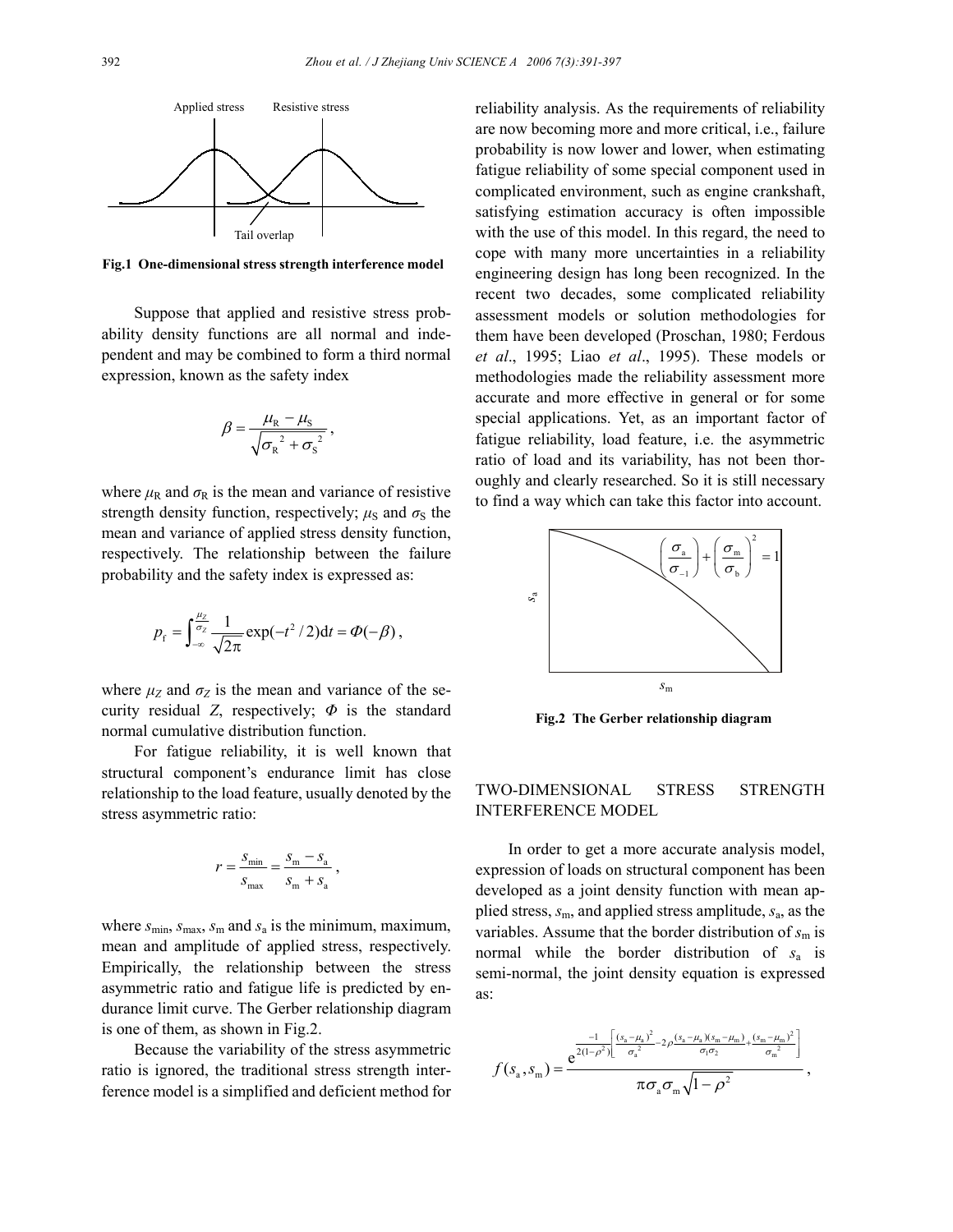where  $\mu_a$  and  $\sigma_a$  is the mean and variance of applied stress amplitude, respectively;  $\mu_{\rm m}$  and  $\sigma_{\rm m}$  is the mean and variance of mean applied stress, respectively; *ρ*  $(|\rho|<1)$  is the correlation coefficient of  $s_a$  and  $s_m$ . The distribution surface is as shown in Fig.3.



**Fig.3 The joint density distribution surface of applied stress**

Firstly ignore the variability of resistive strength. In the  $s_a$ - $s_m$  coordinate system, the scanning face in *z*-orientation through the Gerber relationship curve dimidiates the joint density distribution surface. This is described graphically in Fig.4. According to the definition of endurance limit, the separated part inside the scanning face represents the survival region while the outside part is the failure region.



**Fig.4 The joint density distribution surface dimidiated by the Gerber relationship scanning curved face**

The volume covered by the joint density distribution surface of failure region is equal to failure probability. It is numerically calculated as

$$
\gamma = \iint\limits_{\varOmega_{\rm f}} f(s_{\rm a}, s_{\rm m}) \mathrm{d}s_{\rm a} \mathrm{d}s_{\rm m},
$$

where  $Q_f$  represents the failure region.

When the variability of resistive strength is taken

into account, the relationship between endurance limit and stress asymmetric ratio is not a single curve, but a surface made up by a series curve with different probability density. Fig.5 shows the example of Gerber relationship.



**Fig.5 The density distribution surface of Gerber relationship**

In this instance, it is supposed that both the mean resistive strength and the resistive strength amplitude follow normal distribution.

Drawing the density distribution surface of Gerber relationship and the density distribution surface of applied stress in the same coordinate system, a 2D stress strength interference contour is produced, as shown in Fig.6. The volume covered by the tail overlap curved face suggests the probability that a component with random resistive strength encounters random excessively applied stress, in both mean and amplitude, to cause failure because of insufficient strength. The probability may be analytically expressed as:



**Fig.6 2D stress strength interference contour**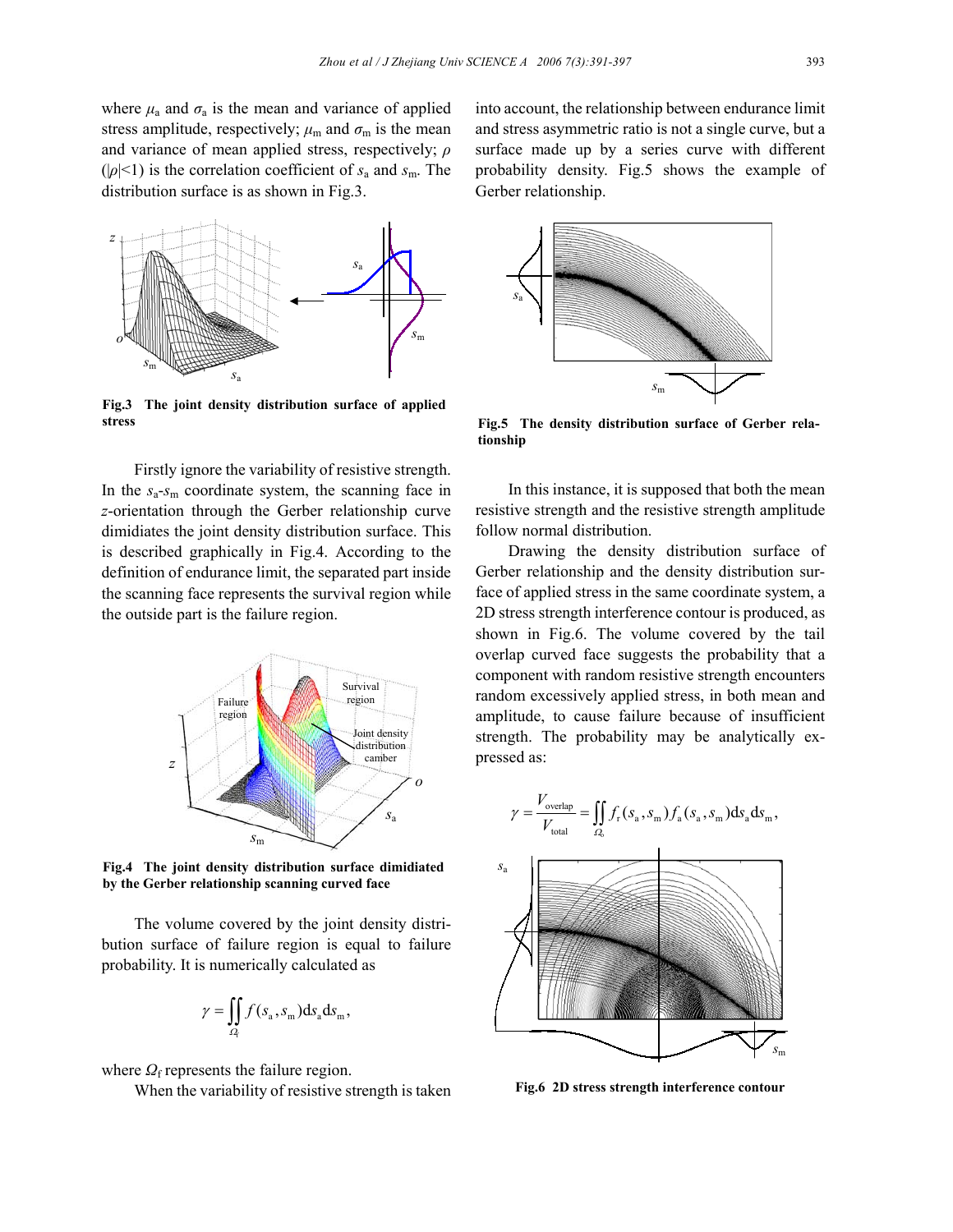where  $Q_0$  represents the tail overlapped surface.

Because the variability of stress asymmetric ratio is considered, it is concluded that the 2D-SSIM describes the problem more practically, and calculate failure probability more accurately than the 1D model.

Similar to 1D stress strength interference model, the limit state equation of 2D-SSIM can be derived from Fig.7. The limit state expression becomes a system of equations in the 2D case:

$$
Z_{\rm m} = \frac{-\left(\frac{\eta \sigma_{\rm b}^{2}}{\sigma_{\rm -1}}\right) + \sqrt{\left(\frac{\eta \sigma_{\rm b}^{2}}{\sigma_{\rm -1}}\right)^{2} + 4\sigma_{\rm b}^{2}}}{2} - s_{\rm m} = 0,
$$
  

$$
Z_{\rm a} = \frac{-\left(\frac{\eta^{2} \sigma_{\rm b}^{2}}{\sigma_{\rm -1}}\right) + \eta \sqrt{\left(\frac{\eta^{2} \sigma_{\rm b}^{2}}{\sigma_{\rm -1}}\right)^{2} + 4\sigma_{\rm b}^{2}}}{2} - s_{\rm a} = 0,
$$

where  $\eta$  is a factor determined by stress asymmetric ratio:

$$
\eta = (r-1)/(r+1).
$$

Then the failure probability is calculated by

$$
P_f = P (Z_m < 0 \cup Z_a < 0).
$$

It means that if either  $s_a$  or  $s_m$  is out of the survival area, the component fails.



**Fig.7 Graphical position of primary load magnitude in the Gerber relationship curve** 

## ENGINE CRANKSHAFT RELIABILITY ANALY-SIS WITH 2D-SSIM

Failure probability estimation for a diesel engine

crankshaft was made based on 2D-SSIM. This component is made of ductile material, there is a correlative relationship between the tensile strength  $(\sigma_b)$  and the fatigue strength  $(\sigma_{-1})$ . As a general rule, the fatigue strength with increase in tensile strength is empirically expressed as:

$$
\sigma_{-1}/\sigma_{\rm b}=\rho_{\sigma}
$$

where  $\rho_{\sigma}$  is the correlation coefficient.

Tensile and fatigue strength experiments were conducted to get statistical data on  $\sigma_{b}$ ,  $\sigma_{-1}$  and their correlation coefficient  $\rho_{\sigma}$ , the results are listed in Table 1. All stresses were measured at the round corner of the crankpin.

| Table 1 Statistical data on measured crankshaft strength |  |  |  |  |  |  |
|----------------------------------------------------------|--|--|--|--|--|--|
|----------------------------------------------------------|--|--|--|--|--|--|

| Item             | Distribution | Mean $\mu$ | Variability<br>coefficient $\delta$ |
|------------------|--------------|------------|-------------------------------------|
| $\sigma_{\rm b}$ | Normal       | 743 MPa    | 0.0152                              |
| $\sigma_{-1}$    | Normal       | 215.25 MPa | 0.0713                              |
| $k_{\sigma}$     | Normal       | 0.288      | 0.0139                              |

A crankshaft is usually considered to be under combined non-proportional out-of-phase bending and torsion (Fig.8). Like the stress measured point, stress at the round corner of the crankpin was calculated at the check point.



**Fig.8 Mechanical calculation model of the testing crankshaft**

Based on the dynamical analysis of the crankshaft, formulas for nominal normal and shear stress estimation at rated load are given in Table 2, where *W<sup>σ</sup>* represents section modulus of bending,  $W_t$  represents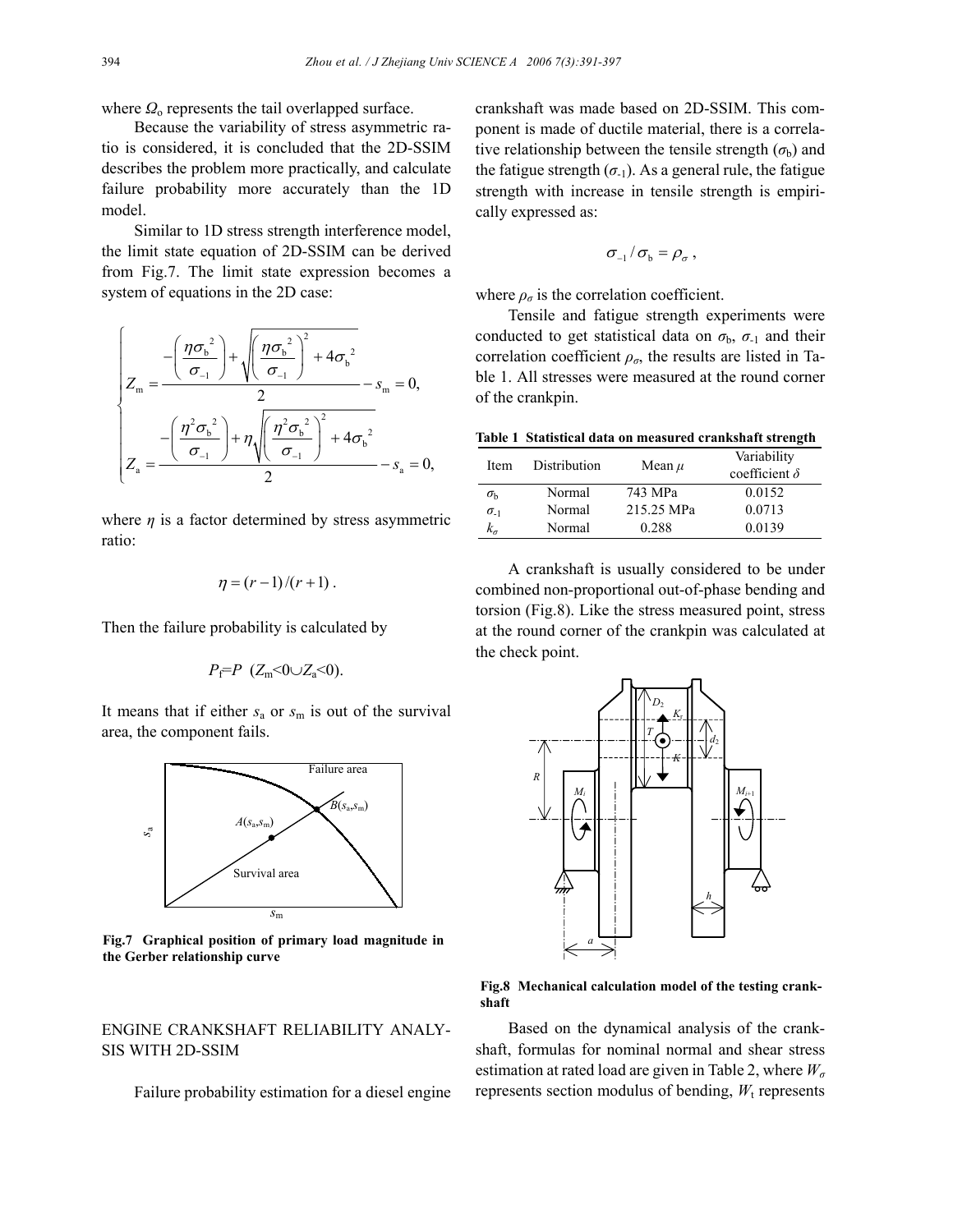section modulus of torque.

$$
W_{\sigma} = \frac{bh^2}{6}
$$
,  $W_t = \frac{\pi}{16} D_2^3 \left[ 1 - \left( \frac{d_2}{D_2} \right)^4 \right]$ .

It is suitable to use multi-axial fatigue criteria to evaluate crankshaft's fatigue reliability. For this application, Lee (1985)'s criterion was applied. To account for stress concentration factor and surface modification factor respectively, the mean and amplitude of stress on the round corner of the crankpin are evaluated by the following formulas:

$$
\begin{cases}\ns_{\mathbf{a}} = \frac{1}{\beta} k_{\sigma}(\sigma_n)_{\mathbf{a}} \left\{ 1 + \left[ 1.71 \frac{k_{\tau}(\tau_n)_{\mathbf{a}}}{k_{\sigma}(\sigma_n)_{\mathbf{a}}} \right]^{\xi} \right\}^{1/\xi}, \\
s_{\mathbf{m}} = \frac{1}{\beta} \sqrt{\left[ k_{\sigma}(\sigma_n)_{\mathbf{m}} \right]^2 + 3 \left[ k_{\tau}(\tau_n)_{\mathbf{m}} \right]^2}.\n\end{cases}
$$

The exponent  $\zeta$  is calculated by  $\zeta = 2(1 + \gamma \sin \varphi)$ . where  $\varphi$  is the phase difference between applied torsion and bending, and  $\gamma$  is a material constant.

In the calculation, most parameters, including geometrical tolerances, combustion pressure, weights and some relative factors, etc., are treated as stochastic quantities. Table 3 gives the details.

#### SOLUTION BY MCS

For 2D-SSIM, although we can easily and clearly build up the overlap surface graphically, it is still very difficult to write out its equations and analytically integrate the volume covered by it, which suggests the failure probability. So it is necessary to find a numerical method to solve the problem.

Among many methodologies introduced for structural components reliability analysis, each one

#### **Table 2 Estimation on the stresses at rated load**

| <b>Item</b>                   | Position $(^{\circ}CA)$ | Estimation formula                                                                                                                                               |
|-------------------------------|-------------------------|------------------------------------------------------------------------------------------------------------------------------------------------------------------|
| Maximum of bending stress     | 365                     | $(\sigma_n)_{\text{max}} = [0.7809D^2 p_z - m_i R \omega^2 (0.9904 + 0.9791\lambda) - m_r R \omega^2] a / 2W_\sigma$                                             |
| Minimum of bending stress     | 491                     | $(\sigma_n)_{\min} = [-m_i R \omega^2 (0.5279 + 0.1119 \lambda) - m_r R \omega^2] a / 2W_{\sigma}$                                                               |
| Mean/amplitude bending stress |                         | $(\sigma_n)_{\circ} = [(\sigma_n)_{\text{max}} - (\sigma_n)_{\text{min}}]/2$ , $(\sigma_n)_{\text{max}} = [(\sigma_n)_{\text{max}} + (\sigma_n)_{\text{min}}]/2$ |
| Maximum of torque stress      | 385                     | $(\tau_n)_{\text{max}} = [0.4094D^2 p_z - m_i R \omega^2 (0.4724 + 0.3351\lambda)]R/W_t$                                                                         |
| Minimum of torque stress      | 351                     | $(\tau_n)_{\min} = [-0.1149D^2p_z + m_iR\omega^2(0.1936 + 0.1864\lambda)]R/W_t$                                                                                  |
| Mean/amplitude torque stress  |                         | $(\tau_n)_a = [(\tau_n)_{\text{max}} - (\tau_n)_{\text{min}}]/2$ , $(\tau_n)_m = [(\tau_n)_{\text{max}} + (\tau_n)_{\text{min}}]/2$                              |

**Table 3 Description and distribution characters of those variables in working stress evaluation** 

| Item             | Parameter name                                         | Distribution     |
|------------------|--------------------------------------------------------|------------------|
| a                | Space between crank centre and crank journal centre    | Truncated normal |
| b                | Crank body width                                       | Normal           |
| D                | Cylinder diameter                                      | Truncated normal |
| $D_2$            | Crankpin diameter                                      | Truncated normal |
| $d_2$            | Diameter of crankshaft unweight hole                   | Truncated normal |
| h                | Crank body thickness                                   | Normal           |
| $k_{\sigma}$     | Concentration factor of bending stress at round corner | Normal           |
| $k_{\tau}$       | Concentration factor of torque stress at round corner  | Normal           |
| $m_i$            | Back-forth mass of piston-rod mechanism                | Truncated normal |
| $m_r$            | Rotary mass of piston-rod mechanism                    | Truncated normal |
| L                | Crank journal length                                   | Truncated normal |
| $\omega$         | Crank angular velocity                                 | Normal           |
| $p_z$            | Maximum combustion pressure                            | Normal           |
| $\boldsymbol{R}$ | Crank radius                                           | Truncated normal |
| $\beta$          | Modification factor                                    | Normal           |
|                  | Crank radius-connection rod length ratio               | Normal           |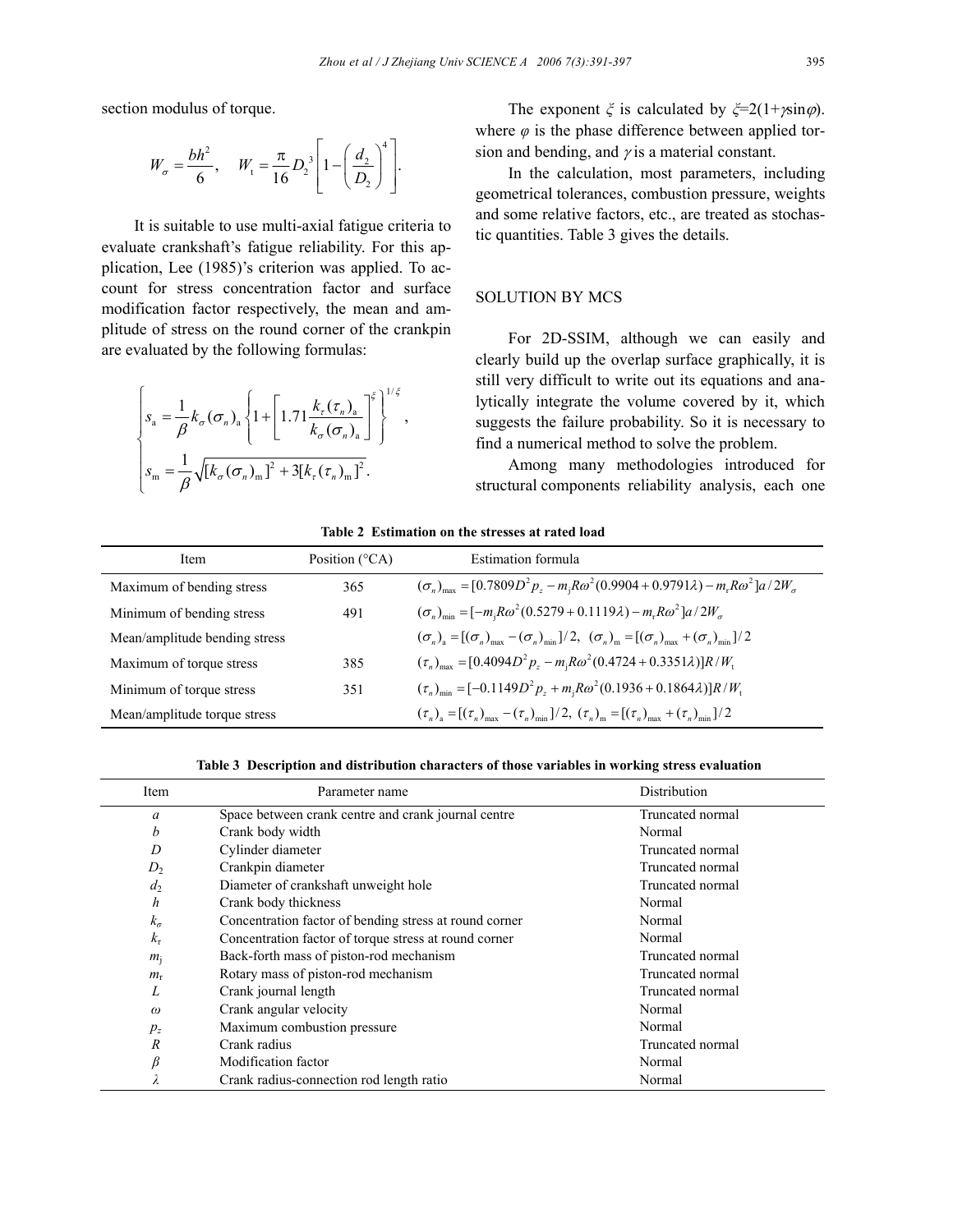has special applications and characters. In numerical methods, first order second moment (FOSM) reliability method is a commonly used, expedient and greatly developed one. Yet, this approach is only suitable for the cases of linear limit state equations and those with normal distributed random variables. When deal with nonlinear limit state equations or cases involving some random variables not obeying to normal distribution or variable correlations exist, necessary transformations and simplifies make FOSM to put out solutions with insufficient accuracy. Sometimes even may fail to make any sense especially to those components like crankshaft.

Monte-Carlo simulation (MCS) is another widely used method to estimate the failure probability of structural systems and components. MCS can be used for implicit and (or) non-linear state limit functions without any transformations and simplifies. Even for very complicated functions with multi random variables, it still can simulate directly. Estimation accuracy is only up to the simulation time. Additionally, the excellent performance of modern day's computer systems provides right conditions for accurate MCS processing.

An MCS solving program was written for this testing crankshaft. At each run of the MCS, random quantities, such as geometrical size, pressure and mass etc., are generated firstly for evaluating applied stresses at the round corner of crankpin, with this stress asymmetric ratio to be gain. Then generate  $\sigma_{b}$ , and  $\rho_{\sigma}$  from their distributions and calculate corresponding  $r_a$  and  $r_m$ . At last, state of current run time, failing or surviving, can be decide by comparing to see if the applied stress is inside the survival region according to the limit state function. The algorithm is explained in Fig.9.

## ANALYSIS RESULTS

For this application, MCS was conducted with solving tolerance set as 1E−5. With the given working condition and tested resistive strength, the failure probability of the structural component is calculated to be 3.73E−4, while the factual failure probability is about 4.0E−4, according to the crankshaft manufacturer's practical investigation results.



**Fig.9 Flow chart of Monte-Carlo simulation**

An MCS procedure without considering the variability of the stress asymmetric ratio was also conducted which yielded a failure probability of 2.15E−4. This example shows that the 2D-SSIM makes fatigue reliability assessment more realistic.

Figs.10 and 11 show the estimated relationship of failure probability to mean tensile stress and stress variability coefficient in a limited range. If the curves shown in Figs.10 and 11 are referred to, manufacturer's incorrect reliability assessment and faulty decision may be avoided. Maintenance scheduling and safety standards can also be rationalized accordingly.

#### SUMMARY

2D-SSIM is proposed as a complementary theory to cope with the problem of reliability analysis of complicated structural components where traditional